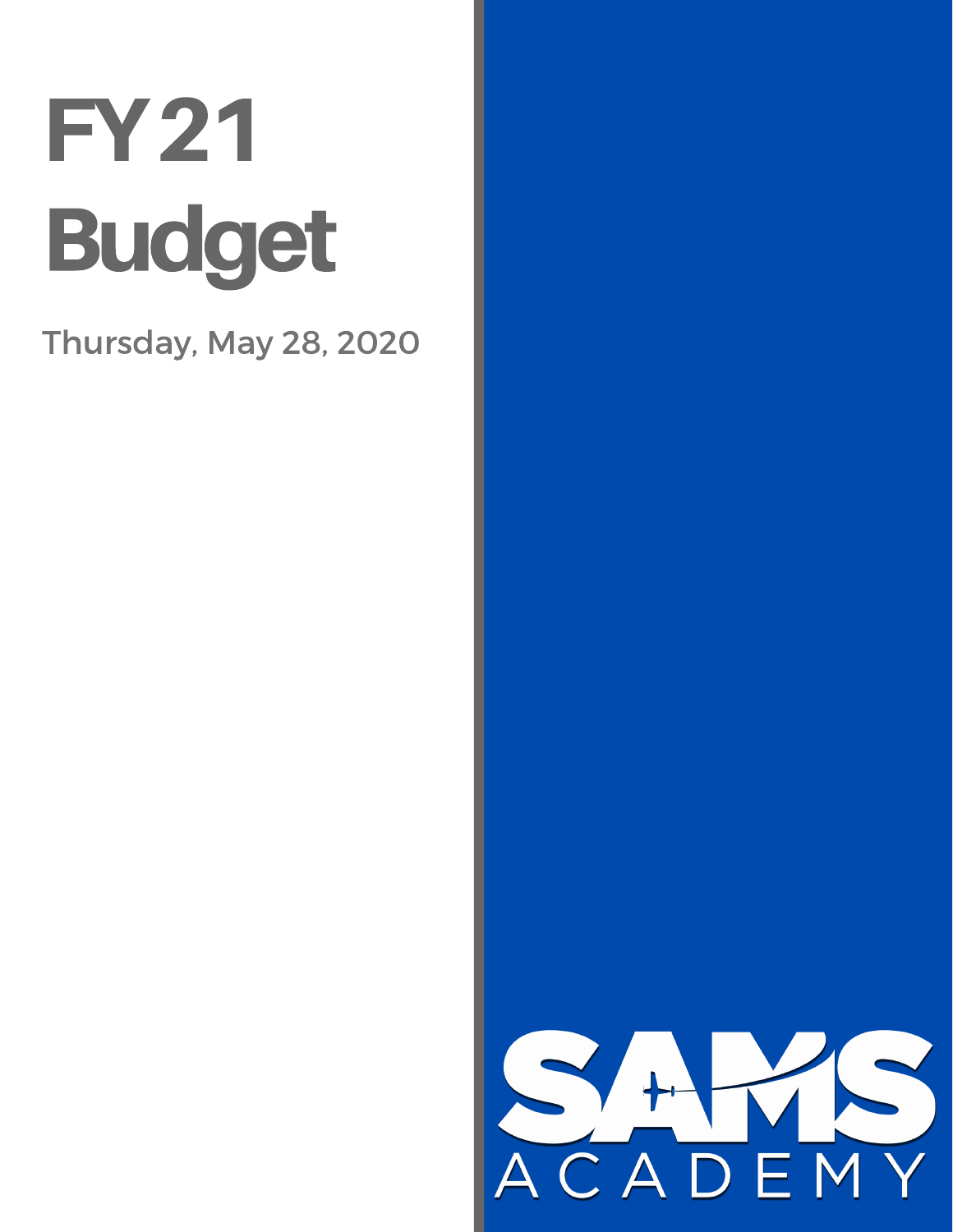## **Southwest Aeronautics Mathematics and Science Academy**

Proposed FY2021 Budget May 20, 2020

|            |      |                           |      |                              |           | Operational - 11000                                 |                         |                              |             |                             |             |
|------------|------|---------------------------|------|------------------------------|-----------|-----------------------------------------------------|-------------------------|------------------------------|-------------|-----------------------------|-------------|
|            |      |                           |      |                              |           | <b>Description</b>                                  |                         | <b>FY20 Estimated Actual</b> |             | <b>FY21 Proposed Budget</b> |             |
|            |      |                           |      |                              |           | 00011 - lanoitarag0                                 |                         |                              |             |                             |             |
|            |      |                           |      | 11000 0000 32300 0000 544001 | 0000      | Unreserved Fund Balance                             | \$                      | 395,459.00                   |             | \$<br>500,000.00            |             |
| 11000      |      | 0000 41500                | 0000 | 544001                       | 0000      | Investment Income                                   | $\sqrt{2}$              | 5.050.00                     |             | \$<br>5,100.00              |             |
| 11000      | 0000 | 41702 0000                |      | 544001                       | 0000      | Fees - Educational                                  | $\mathfrak{s}$          | 60.00                        |             | \$                          |             |
| 11000      | 0000 | 41953                     | 0000 | 544001                       | 0000      | <b>Insurance Recoveries</b>                         |                         |                              |             | 225.00<br>S                 |             |
| 11000      | 0000 | 41980                     | 0000 | 544001                       | 0000      | Refund of Prior Year's Expenditures                 | $\frac{1}{2}$           | 300.00                       |             | S<br>1,000.00               |             |
| 11000      |      | 0000 43101                | 0000 | 544001                       | 0000      | <b>State Equalization Guarantee</b>                 | $\sqrt{2}$              | 2,581,764.00                 |             | S<br>2,559,106.81           |             |
| 11000      | 0000 | 44103 0000                |      | 544001                       | 0000      | Impact Aid, Public Law 103-382                      | $\sqrt[6]{3}$           | 4,897.00                     |             | S                           |             |
| 11000      | 0000 | 45303                     | 0000 | 544001                       | 0000      | Sale of Personal and Real Property                  | $$\mathbb{S}$$          | 117,800.00                   |             | S                           |             |
| 11000 0000 |      | 46100                     |      | 0000 544001                  | 0000      | Access Board (e-Rate)                               | $\sqrt[6]{3}$           | 30,000.00                    |             | \$<br>29,606.00             |             |
|            |      |                           |      |                              |           | #11000 - Revenue                                    | \$                      | 3,135,330                    |             | \$<br>3,095,038             |             |
|            |      |                           |      |                              |           |                                                     |                         |                              |             |                             |             |
|            |      |                           |      |                              |           |                                                     |                         |                              | <b>FY20</b> |                             | <b>FY21</b> |
| 11000      |      |                           |      | 1000 51100 0000 544001       |           | 1613 Salaries - Attendance Reimbursement Account    | $\sqrt[6]{3}$           | 11,600.00                    |             | 11,600.00<br>S              |             |
| 11000      |      | 1000 51100                |      | 1010 544001                  |           | 1411 Teachers - Intructional                        | $\mathfrak{s}$          | 403,905.00                   | 7.3500      | S<br>442,891.50             | 7.6801      |
|            |      |                           |      |                              |           |                                                     |                         |                              |             |                             |             |
| 11000      | 1000 | 51100                     | 1010 | 544001                       | 1711      | Instructional Assistants - Grades 1 thru 12         | $$\mathbb{S}$$          | 45,594.00                    | 2.1998      | 57,288.00<br>\$             | 3.0000      |
| 11000      | 1000 | 51100                     | 2000 | 544001                       | 1412      | <b>Teachers - Special Education</b>                 | $\frac{2}{3}$           | 75,941.00                    | 1.2809      | 107,548.22<br>S             | 1.8800      |
|            |      | 11000 1000 51100          | 2000 | 544001                       | 1422      | Salaries - Special Education - Gifted               | $\frac{1}{2}$           | 11,854.00                    | 0.1500      | S<br>13,000.00              | 0.1500      |
| 11000      |      | 1000 51100                | 3000 | 544001                       | 1415      | Salaries - Vocational                               | $\frac{1}{2}$           | 127,753.00                   | 2.6000      | \$<br>147,401.00            | 1.8000      |
| 11000      |      | 1000 51100                | 4020 | 544001                       |           | 1411 Salaries Teachers - At Risk                    | $\mathfrak{s}$          |                              |             | S<br>121,857.50             | 2.3200      |
| 11000      | 1000 | 51100                     | 4025 | 544001                       | 1411      | Salaries Teachers - At Risk Special Education       | $\frac{1}{2}$           | ×.                           |             | 6,864.78<br>\$              | 0.1200      |
| 11000      | 1000 | 51300                     | 1010 | 544001                       | 1411      | Stipends -Teachers                                  | $\frac{1}{2}$           | 11,406.00                    |             | \$<br>12,000.00             |             |
| 11000      |      |                           |      | 1000 51300 3000 544001       |           | 1415 Stipends - Aviation                            | $\frac{1}{2}$           | 22,000.00                    |             | 22,000.00<br>\$             |             |
| 11000      |      | 1000 52111 1010           |      | 544001                       | 0000      | <b>ERB - Educational Retirement</b>                 | $\mathfrak{s}$          | 103,220.00                   |             | 61,953.00<br>S              |             |
| 11000      | 1000 | 52112                     | 1010 | 544001                       | 0000      | RHC - Retiree Health                                | $\frac{1}{2}$           | 16.176.00                    |             | $\mathfrak{s}$<br>8,760.00  |             |
| 11000      | 1000 | 52210                     | 1010 | 544001                       | 0000      | <b>FICA Payments</b>                                | $\sqrt[6]{\frac{1}{2}}$ | 42.846.00                    |             | S<br>27.145.00              |             |
| 11000      | 1000 | 52220                     | 1010 | 544001                       | 0000      | <b>Medicare Payments</b>                            | $\sqrt[6]{\frac{1}{2}}$ | 10,203.00                    |             | S<br>6.352.00               |             |
| 11000      | 1000 | 52311 1010                |      | 544001                       | 0000      | <b>Health and Medical Premiums</b>                  | $\sqrt[6]{3}$           | 60.771.00                    |             | S<br>71,225.00              |             |
| 11000      | 1000 | 52312                     | 1010 | 544001                       | 0000      | Life                                                | $\sqrt[6]{\frac{1}{2}}$ | 1,603.00                     |             | S<br>554.00                 |             |
| 11000      | 1000 | 52313                     | 1010 | 544001                       |           | 0000 Dental                                         | $\sqrt[6]{\frac{1}{2}}$ | 13,480.00                    |             | \$<br>3,392.00              |             |
| 11000      | 1000 | 52314 1010                |      | 544001                       | 0000      | Vision                                              | $\sqrt[6]{\frac{1}{2}}$ | 763.00                       |             | S<br>574.00                 |             |
| 11000      | 1000 |                           |      | 52315 1010 544001            | 0000      | Disability                                          | $\sqrt[6]{3}$           | 2.021.00                     |             | S<br>1,531.00               |             |
| 11000      | 1000 | 52500                     | 1010 | 544001                       | 0000      | <b>Unemployment Compensation</b>                    | $\sqrt{2}$              | 5,189.00                     |             | 1,376.00<br>S               |             |
| 11000      | 1000 | 52720                     | 1010 | 544001                       | 0000      | Workers Compensation Employer's Fee                 | $\sqrt[6]{3}$           | 295.00                       |             | \$<br>98.00                 |             |
| 11000      | 1000 | 52111                     | 2000 | 544001                       | 0000      | <b>ERB - Educational Retirement</b>                 | $\sqrt[6]{3}$           |                              |             | 15,220.00<br>S              |             |
| 11000      |      | 1000 52112 2000           |      | 544001                       |           | 0000 RHC - Retiree Health                           | $\sqrt[6]{3}$           | ٠                            |             | \$<br>2,152.00              |             |
| 11000      | 1000 | 52210                     | 2000 | 544001                       | 0000      | <b>FICA Payments</b>                                | $\sqrt[6]{\frac{1}{2}}$ | ٠                            |             | 6,669.00<br>S               |             |
| 11000      | 1000 | 52220                     | 2000 | 544001                       | 0000      | <b>Medicare Payments</b>                            | $\sqrt[6]{\frac{1}{2}}$ | ٠                            |             | \$<br>1,560.00              |             |
|            |      |                           |      | 544001                       | 0000      | <b>Health and Medical Premiums</b>                  |                         |                              |             | S                           |             |
| 11000      | 1000 | 52311 2000                |      |                              |           |                                                     | \$                      |                              |             | 12,034.00                   |             |
| 11000      |      | 1000 52312 2000           |      | 544001                       | 0000 Life |                                                     | $\frac{1}{2}$           | ٠                            |             | \$<br>108.00                |             |
| 11000      | 1000 | 52313 2000                |      | 544001                       |           | 0000 Dental                                         | \$                      |                              |             | \$<br>369.00                |             |
| 11000      | 1000 | 52314 2000                |      | 544001                       |           | 0000 Vision                                         | \$                      |                              |             | \$<br>71.00                 |             |
| 11000      | 1000 | 52315 2000                |      | 544001                       | 0000      | <b>Disability</b>                                   | \$                      |                              |             | \$<br>376.00                |             |
| 11000      | 1000 | 52500 2000                |      | 544001                       | 0000      | <b>Unemployment Compensation</b>                    | $\frac{1}{2}$           |                              |             | \$<br>268.00                |             |
| 11000      | 1000 | 52720                     | 2000 | 544001                       | 0000      | <b>Workers Compensation Employer's Fee</b>          | $\mathfrak{s}$          |                              |             | 20.00<br>S                  |             |
| 11000      | 1000 | 52111                     | 3000 | 544001                       | 0000      | <b>ERB</b> - Educational Retirement                 | $\frac{1}{2}$           |                              |             | $\mathfrak{s}$<br>29,689.00 |             |
| 11000      | 1000 | 52112                     | 3000 | 544001                       | 0000      | RHC - Retiree Health                                | $\sqrt[6]{3}$           |                              |             | \$<br>4,198.00              |             |
| 11000      |      | 1000 52210                |      | 3000 544001                  | 0000      | <b>FICA Payments</b>                                | $\frac{1}{2}$           |                              |             | $\mathfrak{s}$<br>13,008.00 |             |
| 11000      | 1000 | 52220                     | 3000 | 544001                       | 0000      | <b>Medicare Payments</b>                            | $\mathfrak{s}$          |                              |             | 3,043.00<br>S               |             |
| 11000      | 1000 | 52311                     | 3000 | 544001                       | 0000      | <b>Health and Medical Premiums</b>                  | $\mathfrak{s}$          |                              |             | $\mathfrak{s}$<br>28,857.00 |             |
| 11000      | 1000 | 52312                     | 3000 | 544001                       | 0000 Life |                                                     | $\sqrt[6]{3}$           |                              |             | \$<br>171.00                |             |
| 11000      | 1000 | 52313                     | 3000 | 544001                       | 0000      | Dental                                              | $\sqrt[6]{\frac{1}{2}}$ |                              |             | S<br>1.430.00               |             |
| 11000      | 1000 | 52314                     | 3000 | 544001                       | 0000      | Vision                                              | $\sqrt[6]{3}$           |                              |             | S<br>280.00                 |             |
| 11000      | 1000 | 52315                     | 3000 | 544001                       | 0000      | Disability                                          | $\sqrt[6]{3}$           |                              |             | S<br>732.00                 |             |
| 11000      | 1000 | 52500                     | 3000 | 544001                       | 0000      | <b>Unemployment Compensation</b>                    | $\sqrt[6]{3}$           |                              |             | S<br>426.00                 |             |
| 11000      | 1000 | 52720                     | 3000 | 544001                       | 0000      | <b>Workers Compensation Employer's Fee</b>          | $\sqrt[6]{\frac{1}{2}}$ |                              |             | S<br>30.00                  |             |
| 11000      |      | 1000 52111                | 4020 | 544001                       | 0000      | <b>ERB</b> - Educational Retirement                 | $\frac{1}{2}$           | ×.                           |             | S<br>17,247.00              |             |
| 11000      | 1000 | 52112                     |      | 4020 544001                  | 0000      | RHC - Retiree Health                                | $\frac{1}{2}$           |                              |             | 2,440.00<br>S               |             |
| 11000      |      | $ 1000 \t 52210 \t 4020 $ |      |                              |           | 544001 0000 FICA Payments                           | S                       |                              |             | 7,557.00                    |             |
|            |      |                           |      |                              |           | 11000 1000 52220 4020 544001 0000 Medicare Payments | \$                      |                              |             | 1,771.00<br>S               |             |
| 11000      |      |                           |      | 1000 52311 4020 544001       |           | 0000 Health and Medical Premiums                    | \$                      |                              |             | 12,143.00<br>S              |             |
| 11000      |      |                           |      | 1000 52312 4020 544001       | 0000 Life |                                                     | \$                      |                              |             | 134.00<br>S                 |             |
| 11000      |      |                           |      | 1000 52313 4020 544001       |           | 0000 Dental                                         | \$                      | ٠                            |             | 496.00<br>S                 |             |
| 11000      |      |                           |      | 1000 52314 4020 544001       |           | 0000 Vision                                         | \$                      |                              |             | 104.00<br>S                 |             |
| 11000      |      |                           |      | 1000 52315 4020 544001       |           | 0000 Disability                                     | \$                      | ٠                            |             | \$<br>426.00                |             |
| 11000      |      |                           |      | 1000 52500 4020 544001       |           | 0000 Unemployment Compensation                      | \$                      |                              |             | 330.00<br>\$                |             |
| 11000      |      | 1000 52720 4020           |      | 544001                       | 0000      | Workers Compensation Employer's Fee                 | \$                      | ٠                            |             | \$<br>26.00                 |             |
| 11000      | 1000 | 52111 4025                |      | 544001                       | 0000      | <b>ERB - Educational Retirement</b>                 | \$                      |                              |             | 972.00<br>\$                |             |
| 11000      |      | 1000 52112 4025           |      | 544001                       |           | 0000 RHC - Retiree Health                           | \$                      | ٠                            |             | \$<br>138.00                |             |
| 11000      |      | 1000 52210 4025           |      | 544001                       |           | 0000 FICA Payments                                  | \$                      |                              |             | 427.00<br>S                 |             |
| 11000      |      | 1000 52220                |      | 4025 544001                  | 0000      | <b>Medicare Payments</b>                            | \$                      |                              |             | 101.00<br>S                 |             |
|            |      |                           |      |                              |           |                                                     |                         |                              |             |                             |             |
| 11000      |      | 1000 52311 4025           |      | 544001                       | 0000      | <b>Health and Medical Premiums</b>                  | \$                      |                              |             | 47.00<br>S                  |             |
| 11000      |      | 1000 52312 4025           |      | 544001                       | 0000 Life |                                                     | \$                      |                              |             | 8.00<br>S                   |             |
| 11000      |      | 1000 52313 4025           |      | 544001                       |           | 0000 Dental                                         | \$                      |                              |             | 24.00<br>S                  |             |
| 11000      |      | 1000 52314 4025           |      | 544001                       | 0000      | <b>Vision</b>                                       | \$                      | ۰                            |             | 5.00<br>S                   |             |
| 11000      |      | 1000 52315 4025           |      | 544001                       |           | 0000 Disability                                     | $\frac{1}{2}$           |                              |             | S<br>25.00                  |             |
| 11000      |      | 1000 52500 4025           |      | 544001                       |           | 0000 Unemployment Compensation                      | $\sqrt[6]{\frac{1}{2}}$ |                              |             | S<br>18.00                  |             |
| 11000      |      |                           |      | 1000 52720 4025 544001       |           | 0000 Workers Compensation Employer's Fee            | $\sqrt[6]{\frac{1}{2}}$ |                              |             | 2.00<br>S                   |             |
| 11000      |      |                           |      | 1000 53330 1010 544001       |           | 0000 Professional Development                       | $\frac{1}{2}$           | 3,500.00                     |             | 3,500.00<br>S               |             |
| 11000      |      | 1000 53711 1010           |      | 544001                       | 0000      | Other Charges - Regular Education                   | $\sqrt[6]{\frac{1}{2}}$ | 3,593.00                     |             | 3,600.00<br>S               |             |
| 11000      |      |                           |      | 1000 53711 3000 544001       | 0000      | <b>Other Charges - Aviation</b>                     | $\frac{1}{2}$           | 110,000.00                   |             | S<br>136, 126.00            |             |
|            |      |                           |      | 11000 1000 53711 9000 544001 | 0000      | Other Charges - Extra-Curricular Activities         | $$\mathbb{S}$$          | 2,500.00                     |             |                             |             |
|            |      |                           |      | 11000 1000 54610 1010 544001 | 0000      | Renting Land and Buildings                          | \$                      | 100.00                       |             | \$<br>100.00                |             |
|            |      |                           |      | 11000 1000 55817 1010 544001 |           | 0000 Student Travel                                 | $\sqrt[6]{\frac{1}{2}}$ | 500.00                       |             | \$<br>500.00                |             |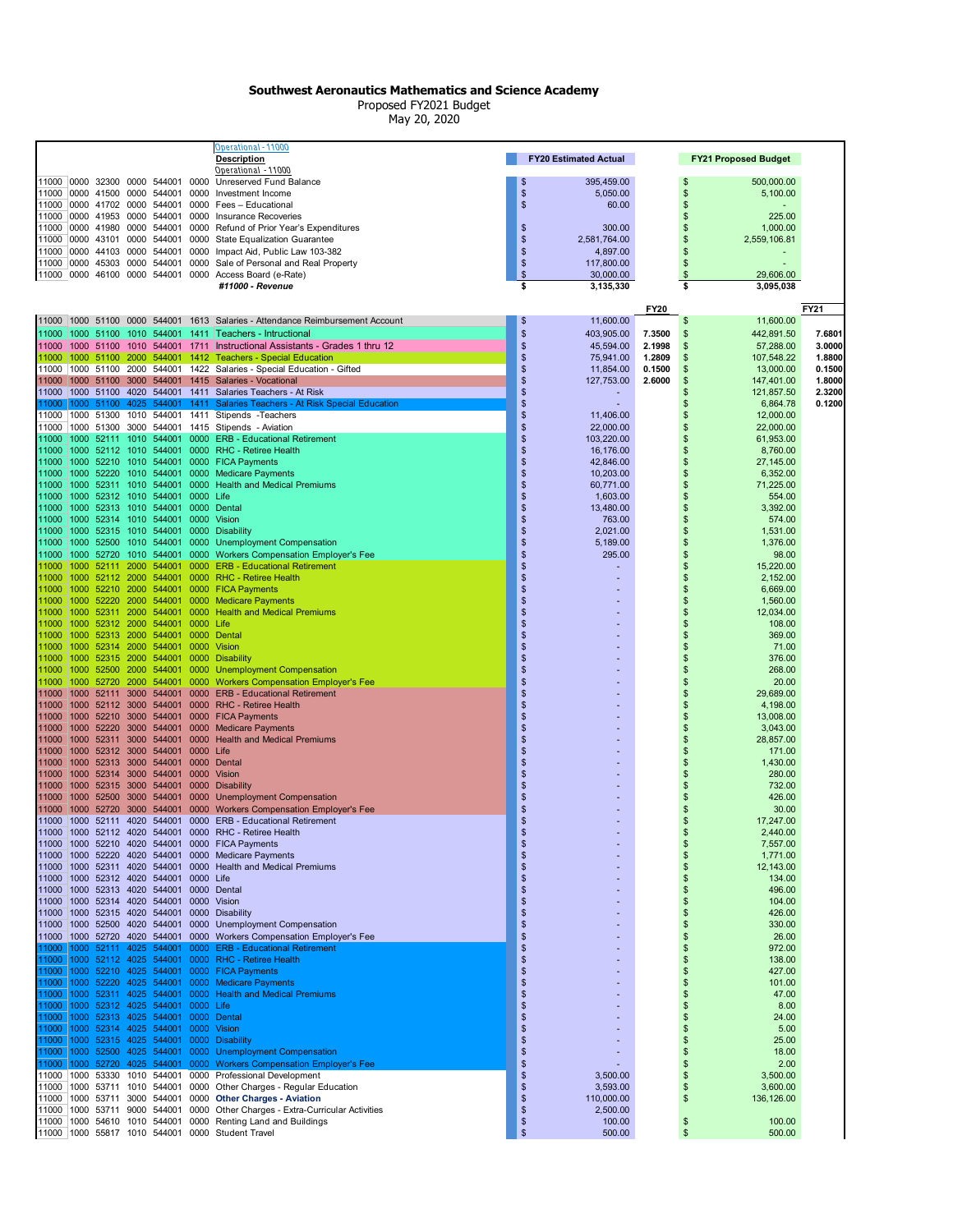| 11000<br>11000<br>11000 |      |                  |             |                              |           |                                                          |                         |              |        |               |            |        |
|-------------------------|------|------------------|-------------|------------------------------|-----------|----------------------------------------------------------|-------------------------|--------------|--------|---------------|------------|--------|
|                         | 1000 | 55819            | 1010        | 544001                       |           | 0000 Employee Travel - Teachers                          | S                       | 300.00       |        | \$            | 300.00     |        |
|                         | 1000 | 55915            | 1010        | 544001                       | 0000      | Other Contract Services - Reg. Education                 | \$                      | 5,177.00     |        | \$            | 5,200.00   |        |
|                         |      |                  |             | 1000 55915 9000 544001       |           | 0000 Other Contract Services- Athletics                  | \$                      |              |        |               |            |        |
| 11000                   | 1000 |                  |             | 56112 1010 544001            |           | 0000 Instructional Materials                             | \$                      | 5,000.00     |        | \$            | 26,762.00  |        |
| 11000                   | 1000 | 56113            |             | 1010 544001                  |           | 0000 Software - Edgenuity                                | \$                      | 100,000.00   |        | \$            | 85,000.00  |        |
|                         |      |                  |             |                              |           |                                                          |                         |              |        |               |            |        |
| 11000                   | 1000 | 56118            |             | 1010 544001                  | 0000      | General Supplies and Materials - Reg. Education          | \$                      | 8,500.00     |        | \$            | 500.00     |        |
| 11000                   |      |                  |             | 1000 56118 2000 544001       | 0000      | General Supplies and Materials - Spec. Ed                | \$                      | 100.00       |        | \$            | 1,000.00   |        |
| 11000                   | 1000 |                  |             | 56118 9000 544001            | 0000      | General Supplies and Materials - Athletics               | \$                      | 250.00       |        |               |            |        |
| 11000                   | 1000 | 57331            |             | 1010 544001                  |           | 0000 Fixed Assets (More Than \$5,000)                    | \$                      | ٠            |        | S             | 200,000.00 |        |
| 11000                   | 1000 | 57332            |             | 1010 544001                  | 0000      | Supply Assets (\$5,000 or Less) - Reg. Education         | \$                      |              |        | \$            | 15,000.00  |        |
| 11000                   |      |                  |             | 1000 57332 9000 544001       | 0000      | Supply Assets (\$5,000 or Less) - Athletics              | \$                      | 500.00       |        |               |            |        |
|                         |      |                  |             |                              |           |                                                          |                         |              |        |               |            |        |
|                         |      |                  |             |                              |           | #11000-1000 Instruction                                  |                         |              |        |               |            |        |
|                         |      |                  |             |                              |           |                                                          |                         |              |        |               |            |        |
|                         |      |                  |             | 11000 2100 51100 0000 544001 |           | 1613 Salaries - Attendance Reimbursement Account         | \$                      | 2,160.00     |        | \$            |            |        |
|                         |      |                  |             | 11000 2100 51100 2000 544001 |           | 1211 Salaries - Special Ed Coordinator                   | \$                      | 7,400.00     | 0.0951 | \$            |            |        |
| 11000 2100              |      | 52111            |             | 0000 544001                  | 0000      | <b>Educational Retirement</b>                            | \$                      | 1,100.00     |        | S             |            |        |
|                         |      |                  |             |                              |           |                                                          |                         |              |        |               |            |        |
|                         |      |                  |             | 11000 2100 52112 0000 544001 |           | 0000 ERA - Retiree Health                                | \$                      | 200.00       |        | \$            |            |        |
| 11000 2100              |      | 52210            |             | 0000 544001                  |           | 0000 FICA Payments                                       | \$                      | 500.00       |        | \$            |            |        |
|                         |      |                  |             | 11000 2100 52220 0000 544001 |           | 0000 Medicare Payments                                   | \$                      | 150.00       |        | S             |            |        |
| 11000 2100              |      |                  |             | 52312 0000 544001            | 0000 Life |                                                          | \$                      | 25.00        |        | S             |            |        |
| 11000 2100              |      | 52500            |             | 0000 544001                  | 0000      | Unemployment Compensation                                | \$                      | 55.00        |        | \$            |            |        |
| 11000 2100              |      | 52720            |             | 0000 544001                  | 0000      | Workers Compensation Employer's Fee                      | \$                      | 10.00        |        | \$            |            |        |
|                         |      |                  |             |                              |           |                                                          |                         |              |        |               |            |        |
|                         |      | 11000 2100 53211 |             | 2000 544001                  |           | 0000 Diagnosticians - Contracted                         | \$                      | 8,500.00     |        | S             | 6,000.00   |        |
| 11000 2100              |      |                  |             | 53212 2000 544001            | 0000      | Speech Therapists - Contracted                           | \$                      | 10,000.00    |        | S             | 6,000.00   |        |
| 11000 2100              |      | 53213            | 2000        | 544001                       | 0000      | Occupational Therapists - Contracted                     | \$                      | 9,500.00     |        | \$            | 3,000.00   |        |
|                         |      |                  |             | 11000 2100 53214 2000 544001 | 0000      | Therapists - Contracted                                  | \$                      | 5,000.00     |        | \$            | 6,000.00   |        |
|                         |      |                  |             | 11000 2100 53215 0000 544001 | 0000      | Psychologists - Contracted                               | \$                      |              |        | S             |            |        |
|                         |      |                  |             |                              |           |                                                          |                         |              |        |               |            |        |
|                         |      |                  |             | 11000 2100 53215 2000 544001 | 0000      | Psychologists - Contracted                               | \$                      | 10,000.00    |        | \$            | 3,000.00   |        |
|                         |      | 11000 2100 53218 |             | 2000 544001                  | 0000      | Specialists - Contracted                                 | \$                      | 1,600.00     |        | \$            | 3,000.00   |        |
|                         |      |                  |             | 11000 2100 53414 0000 544001 | 0000      | Other Professional/Technical Services                    | \$                      | 12,000.00    |        | S             | 4,500.00   |        |
|                         |      | 11000 2100 53711 |             | 0000 544001                  | 0000      | Other Charges                                            | \$                      | 500.00       |        | S             | 2,500.00   |        |
|                         |      | 11000 2100 56118 |             | 0000 544001                  | 0000      | General Supplies and Materials                           | \$                      | 500.00       |        | \$            | 500.00     |        |
|                         |      |                  |             | 11000 2100 57332 0000 544001 | 0000      | Supply Assets (\$5,000 or Less)                          | \$                      | 250.00       |        | \$            |            |        |
|                         |      |                  |             |                              |           |                                                          |                         |              |        |               |            |        |
|                         |      |                  |             |                              |           | #11000-2100 - Support Services-Students                  |                         |              |        |               |            |        |
|                         |      |                  |             |                              |           |                                                          |                         |              |        |               |            |        |
|                         |      | 11000 2200 51100 |             | 0000 544001                  |           | 1613 Salaries - Attendance Reimbursement Account         | \$                      | 1,145.00     |        | \$            | 1,150.00   |        |
| 11000                   | 2200 | 51100            |             | 0000 544001                  |           | 1211 Program & Data Coord                                | \$                      | 44,856.00    | 0.7457 | \$            |            |        |
| 11000 2200              |      | 51100            |             | 0000 544001                  |           | 1511 Network Administrator                               | \$                      | 82,791.00    | 1.0000 | \$            |            |        |
|                         |      |                  |             |                              |           | 0000 Educational Retirement                              |                         |              |        |               |            |        |
| 11000                   | 2200 | 52111            |             | 0000 544001                  |           |                                                          | \$                      | 18,063.00    |        | \$            |            |        |
|                         |      |                  |             | 11000 2200 52112 0000 544001 |           | 0000 ERA - Retiree Health                                | \$                      | 2,554.00     |        | \$            |            |        |
| 11000 2200              |      |                  |             | 52210 0000 544001            |           | 0000 FICA Payments                                       | \$                      | 7,916.00     |        | S             |            |        |
| 11000 2200              |      | 52220            |             | 0000 544001                  |           | 0000 Medicare Payments                                   | \$                      | 1,852.00     |        | \$            |            |        |
| 11000 2200              |      | 52311            |             | 0000 544001                  |           | 0000 Health and Medical Premiums                         | \$                      | 15,821.00    |        | S             |            |        |
|                         |      |                  |             | 11000 2200 52312 0000 544001 | 0000 Life |                                                          | \$                      | 205.00       |        | S             |            |        |
|                         |      |                  |             |                              |           |                                                          |                         |              |        |               |            |        |
| 11000 2200              |      |                  |             | 52313 0000 544001            |           | 0000 Dental                                              | \$                      | 1,242.00     |        | S             |            |        |
| 11000                   | 2200 | 52314            |             | 0000 544001                  |           | 0000 Vision                                              | \$                      | 297.00       |        | \$            |            |        |
| 11000                   | 2200 | 52315            |             | 0000 544001                  |           | 0000 Disability                                          | \$                      | 134.00       |        | \$            |            |        |
| 11000                   | 2200 | 52500            |             | 0000 544001                  |           | 0000 Unemployment Compensation                           | \$                      | 1,217.00     |        | S             |            |        |
| 11000 2200              |      | 52720            | 0000 544001 |                              |           | 0000 Workers Compensation Employer's Fee                 | \$                      | 19.00        |        | S             |            |        |
| 11000                   | 2200 |                  |             |                              |           |                                                          |                         |              |        |               |            |        |
|                         |      |                  |             |                              |           |                                                          |                         |              |        |               |            |        |
|                         |      | 53330            |             | 0000 544001                  |           | 0000 Professional Development                            | \$                      | 450.00       |        | \$            | 2,500.00   |        |
| 11000 2200              |      | 53414            |             | 0000 544001                  | 0000      | Other Professional/Technical Services                    | \$                      | 15,000.00    |        | S             | 15,000.00  |        |
| 11000 2200              |      | 54311            |             | 0000 544001                  | 0000      | Maintenance & Repair Furniture/Fixtures/Equipment        | \$                      | $\sim$       |        | S             | 300.00     |        |
| 11000 2200              |      |                  |             | 55813 0000 544001            | 0000      | Employee Travel - Non-Teachers                           | \$                      |              |        | S             | 500.00     |        |
| 11000 2200              |      | 56113            | 0000        | 544001                       | 0000      | Software                                                 | \$                      | 51,868.18    |        | \$            | 50,000.00  |        |
|                         |      |                  |             |                              |           |                                                          |                         |              |        |               |            |        |
|                         |      |                  |             | 11000 2200 56118 0000 544001 | 0000      | General Supplies and Materials                           | $\sqrt[6]{\frac{1}{2}}$ | 2,963.17     |        | $\mathsf{\$}$ | 500.00     |        |
|                         |      |                  |             |                              |           | #11000-2200 - Support Services-Instruction               |                         |              |        |               |            |        |
|                         |      |                  |             |                              |           |                                                          |                         |              |        |               |            |        |
|                         |      | 11000 2300 51100 | 0000        | 544001                       |           | 1613 Salaries - Attendance Reimbursement Account         | \$                      | 2,106.00     |        | S             | 2,200.00   |        |
|                         |      | 11000 2300 51100 |             | 0000 544001                  |           | 1111 Head Administrator                                  | \$                      | 101,045.00   | 1.0000 | \$            | 90,000.00  | 1.0000 |
|                         |      |                  |             |                              |           | 11000 2300 52111 0000 544001 0000 Educational Retirement | \$                      | 14,298.00    |        | \$            | 12.735.00  |        |
|                         |      |                  |             |                              |           |                                                          |                         |              |        |               |            |        |
|                         |      |                  |             | 11000 2300 52112 0000 544001 |           | 0000 ERA - Retiree Health                                | \$                      | 2,081.00     |        | S             | 1,800.00   |        |
| 11000 2300              |      | 52210            |             | 0000 544001                  |           | 0000 FICA Payments                                       | \$                      | 6,451.00     |        | \$            | 5,580.00   |        |
| 11000 2300              |      | 52220            | 0000        | 544001                       | 0000      | <b>Medicare Payments</b>                                 | \$                      | 1,510.00     |        | \$            | 1,305.00   |        |
| 11000 2300              |      | 52311            |             | 0000 544001                  |           | 0000 Health and Medical Premiums                         | \$                      |              |        | \$            | 3,250.00   |        |
|                         |      |                  |             | 11000 2300 52312 0000 544001 | 0000 Life |                                                          | \$                      | 150.00       |        | \$            | 57.00      |        |
|                         |      |                  |             | 11000 2300 52313 0000 544001 |           | 0000 Dental                                              | \$                      | 400.00       |        | \$            | 393.00     |        |
|                         |      |                  |             | 11000 2300 52314 0000 544001 |           | 0000 Vision                                              | \$                      | 115.00       |        | \$            | 76.00      |        |
|                         |      |                  |             |                              |           |                                                          |                         |              |        |               |            |        |
| 11000 2300              |      |                  |             | 52315 0000 544001            |           | 0000 Disability                                          | \$                      | 352.00       |        | \$            | 314.00     |        |
|                         |      |                  |             | 11000 2300 52500 0000 544001 |           | 0000 Unemployment Compensation                           | \$                      | 1,041.00     |        | \$            | 142.00     |        |
| 11000 2300              |      | 52720            |             | 0000 544001                  |           | 0000 Workers Compensation Employer's Fee                 | \$                      | 10.00        |        | \$            | 10.00      |        |
| 11000 2300              |      | 53330            |             | 0000 544001                  |           | 0000 Professional Development                            | \$                      | 959.00       |        | \$            | 1,000.00   |        |
| 11000                   | 2300 | 53411            |             | 0000 544001                  |           | 0000 Auditina                                            | \$                      | 15,000.00    |        | \$            | 17,500.00  |        |
|                         |      |                  |             | 11000 2300 53413 0000 544001 |           | 0000 Legal                                               | \$                      | 38,000.00    |        | \$            | 35.000.00  |        |
|                         |      |                  |             |                              |           |                                                          |                         |              |        |               |            |        |
| 11000 2300              |      |                  |             | 53414 0000 544001            |           | 0000 Other Professional/Technical Services               | \$                      | 8,000.00     |        | \$            | 12,000.00  |        |
| 11000 2300              |      | 53711            | 0000        | 544001                       | 0000      | <b>Other Charges</b>                                     | \$                      | 250.00       |        | \$            | 500.00     |        |
|                         |      | 11000 2300 55400 |             | 0000 544001                  |           | 0000 Advertising                                         | \$                      | 5,000.00     |        | \$            | 3,000.00   |        |
| 11000 2300              |      | 55811            |             | 0000 544001                  |           | 0000 Board Travel                                        | \$                      | ٠            |        | S             | 500.00     |        |
|                         |      |                  |             | 11000 2300 55812 0000 544001 |           | 0000 Board Training                                      | \$                      | 2,000.00     |        | \$            | 2,000.00   |        |
|                         |      |                  |             |                              | 0000      |                                                          |                         |              |        |               |            |        |
| 11000 2300              |      |                  |             | 55813 0000 544001            |           | Employee Travel - Non-Teachers                           | \$                      | 700.00<br>×. |        | \$            | 800.00     |        |
|                         |      | 11000 2300 56118 |             | 0000 544001                  | 0000      | General Supplies and Materials                           | \$                      |              |        | \$            | 500.00     |        |
|                         |      |                  |             | 11000 2300 57332 0000 544001 |           | 0000 Supply Assets (\$5,000 or Less)                     | $\mathbf{s}$            | ×,           |        | \$            | 50,000.00  |        |
|                         |      |                  |             |                              |           | #11000-2300 - Support Services-General Administration    |                         |              |        |               |            |        |
|                         |      |                  |             |                              |           |                                                          |                         |              |        |               |            |        |
| 11000 2400 1100         |      |                  |             | 0000 544001                  |           | 1613 Salaries - Attendance Reimbursement Account         | \$                      | 3,600.00     |        | \$            | 3,600.00   |        |
|                         |      |                  |             |                              |           |                                                          |                         |              |        |               |            |        |
| 11000 2400              |      | 51100            |             | 0000 544001                  |           | 1112 Assistant Principal                                 | \$                      | 83,412.00    | 1.0000 | \$            |            |        |
|                         |      | 11000 2400 51100 |             |                              |           | 0000 544001 1211 Director of Operations                  | \$                      |              |        | \$            | 85,000.00  | 1.0000 |
|                         |      | 11000 2400 51100 |             |                              |           | 0000 544001 1217 Admin Assistant                         | \$                      | 124,870.00   | 3.0000 | \$            | 83,589.00  | 2.0000 |
|                         |      | 11000 2400 52111 |             | 0000 544001                  |           | 0000 Educational Retirement                              | \$                      | 29,473.00    |        | \$            | 23,857.00  |        |
| 11000 2400              |      |                  |             | 52112 0000 544001            |           | 0000 ERA - Retiree Health                                | \$                      | 4,166.00     |        | \$            | 3,372.00   |        |
|                         |      |                  |             | 11000 2400 52210 0000 544001 |           | 0000 FICA Payments                                       | \$                      | 12,717.00    |        | \$            | 10,453.00  |        |
|                         |      | 11000 2400 52220 |             | 0000 544001                  |           | 0000 Medicare Payments                                   | \$                      | 2,974.00     |        | \$            | 2,446.00   |        |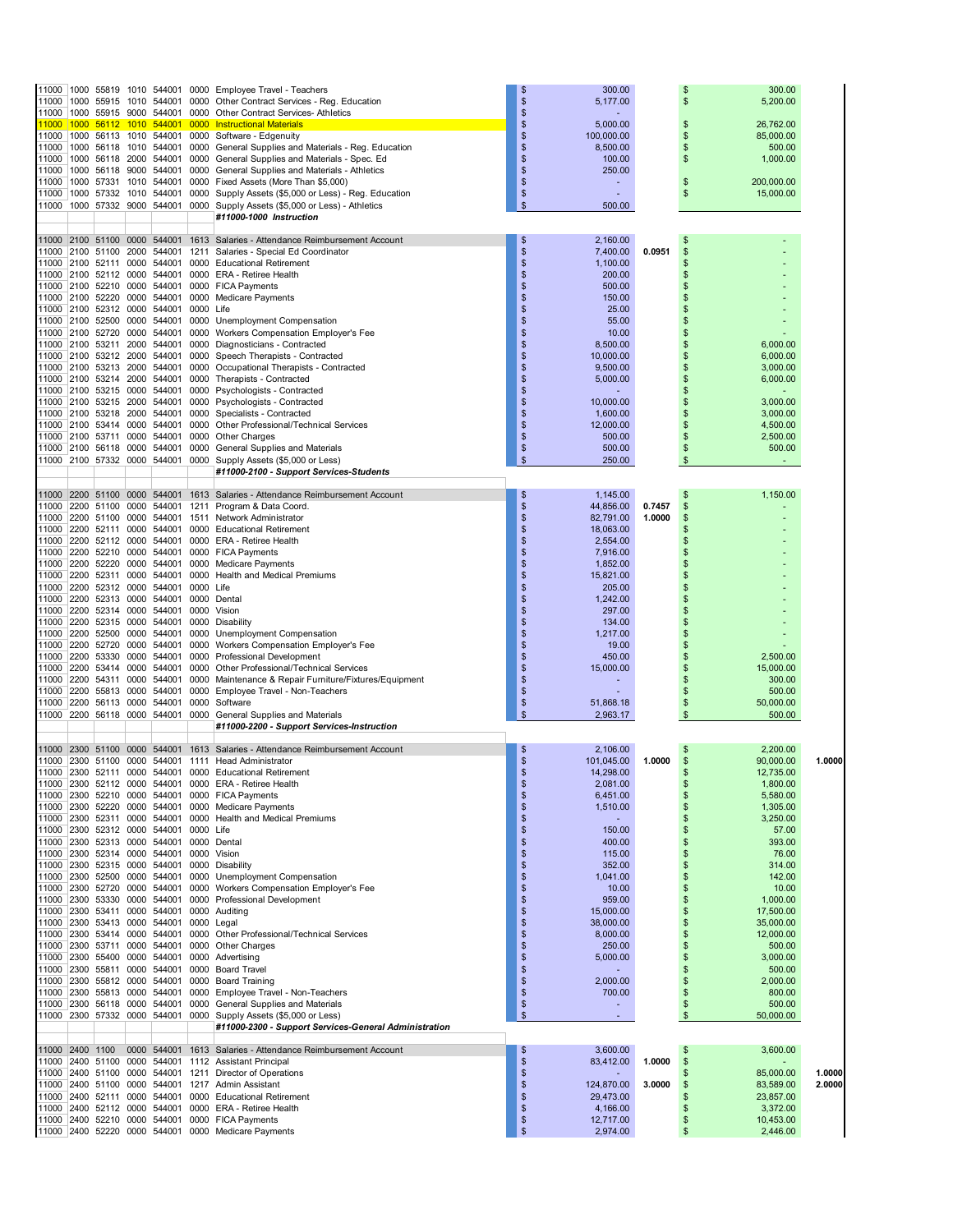| 11000 2400 |      | 52311            | 0000 | 544001                                 |           | 0000 Health and Medical Premiums                                                    | S              | 5,000.00                       |        | \$             | 30,179.00                     |        |
|------------|------|------------------|------|----------------------------------------|-----------|-------------------------------------------------------------------------------------|----------------|--------------------------------|--------|----------------|-------------------------------|--------|
|            |      |                  |      | 11000 2400 52312 0000 544001           | 0000 Life |                                                                                     | \$             | 452.00                         |        | $\sqrt[6]{3}$  | 171.00                        |        |
|            |      |                  |      |                                        |           |                                                                                     |                |                                |        |                |                               |        |
| 11000      | 2400 |                  |      | 52313 0000 544001                      |           | 0000 Dental                                                                         | \$             | 2,093.00                       |        | \$             | 1,438.00                      |        |
| 11000 2400 |      | 52314            |      | 0000 544001                            |           | 0000 Vision                                                                         | \$             | 247.00                         |        | \$             | 250.00                        |        |
| 11000      | 2400 |                  |      | 52315 0000 544001                      |           | 0000 Disability                                                                     | \$             | 226.00                         |        | \$             | 588.00                        |        |
|            |      |                  |      |                                        |           |                                                                                     |                |                                |        |                |                               |        |
|            |      | 11000 2400 52500 |      | 0000 544001                            |           | 0000 Unemployment Compensation                                                      | \$             | 2,052.00                       |        | $\mathsf{\$}$  | 426.00                        |        |
| 11000      | 2400 | 52720            |      | 0000 544001                            |           | 0000 Workers Compensation Employer's Fee                                            | \$             | 37.00                          |        | $\sqrt[6]{3}$  | 30.00                         |        |
| 11000      | 2400 | 53330            |      | 0000 544001                            |           | 0000 Professional Development                                                       | \$             | 41.00                          |        | $\mathsf{\$}$  | 1.000.00                      |        |
|            |      | 53414            |      | 0000 544001                            | 0000      | Other Professional/Technical Services                                               | \$             |                                |        | \$             |                               |        |
| 11000      | 2400 |                  |      |                                        |           |                                                                                     |                | 1,606.00                       |        |                | 1,500.00                      |        |
| 11000      | 2400 |                  |      | 54630 0000 544001                      | 0000      | Rentals of Computers and Related Equipment                                          | \$             | 1,793.00                       |        | $\mathsf{\$}$  | 1,500.00                      |        |
| 11000      | 2400 |                  |      | 55813 0000 544001                      | 0000      | Employee Travel - Non-Teachers                                                      | \$             | 300.00                         |        | \$             | 1,500.00                      |        |
|            |      |                  |      |                                        | 0000      |                                                                                     | \$             |                                |        | $\mathsf{\$}$  |                               |        |
| 11000      | 2400 | 55915            |      | 0000 544001                            |           | <b>Other Contract Services</b>                                                      |                | 3,209.00                       |        |                | 5,000.00                      |        |
| 11000 2400 |      | 56118            |      | 0000 544001                            | 0000      | General Supplies and Materials                                                      | \$             | 9,000.00                       |        | $\sqrt[6]{3}$  | 3,452.00                      |        |
|            |      |                  |      | 11000 2400 57332 0000 544001           |           | 0000 Supply Assets (\$5,000 or Less)                                                | \$             |                                |        | \$             | 15,000.00                     |        |
|            |      |                  |      |                                        |           | #11000-2400 - Support Services-School Administration                                |                |                                |        |                |                               |        |
|            |      |                  |      |                                        |           |                                                                                     |                |                                |        |                |                               |        |
|            |      |                  |      |                                        |           |                                                                                     |                |                                |        |                |                               |        |
|            |      |                  |      | 11000 2500 51100 0000 544001           |           | 1613 Salaries - Attendance Reimbursement Account                                    | \$             | 1,250.00                       |        | $\frac{1}{2}$  | 1,250.00                      |        |
| 11000      |      | 2500 51100       |      | 0000 544001                            |           | 1115 Business Manager/Director of Finance                                           | \$             | 72,500.00                      | 1.1500 | \$             | 70,000.00                     | 1.0000 |
|            |      |                  |      |                                        |           |                                                                                     |                |                                |        |                |                               |        |
|            |      | 11000 2500 52111 |      | 0000 544001                            |           | 0000 Educational Retirement                                                         | \$             | 10,259.00                      |        | \$             | 9,905.00                      |        |
| 11000      | 2500 |                  |      | 52112 0000 544001                      |           | 0000 ERA - Retiree Health                                                           | \$             | 1,451.00                       |        | $\sqrt[6]{3}$  | 1,400.00                      |        |
| 11000      | 2500 | 52210            |      | 0000 544001                            |           | 0000 FICA Payments                                                                  | \$             | 4,496.00                       |        | $\sqrt[6]{3}$  | 4,340.00                      |        |
|            |      |                  |      | 52220 0000 544001                      |           | 0000 Medicare Payments                                                              | \$             |                                |        |                |                               |        |
| 11000      | 2500 |                  |      |                                        |           |                                                                                     |                | 1,052.00                       |        | \$             | 1,015.00                      |        |
|            |      |                  |      | 11000 2500 52312 0000 544001 0000 Life |           |                                                                                     | \$             | 113.00                         |        | $\sqrt[6]{3}$  | 57.00                         |        |
| 11000      | 2500 |                  |      |                                        |           | 52315 0000 544001 0000 Disability                                                   | \$             | 224.00                         |        | $\sqrt[6]{3}$  | 244.00                        |        |
| 11000      | 2500 | 52500            |      |                                        |           | 0000 544001 0000 Unemployment Compensation                                          | \$             | 600.00                         |        | $\sqrt[6]{3}$  | 142.00                        |        |
|            |      |                  |      |                                        |           |                                                                                     |                |                                |        |                |                               |        |
| 11000      | 2500 |                  |      | 52720 0000 544001                      |           | 0000 Workers Compensation Employer's Fee                                            | \$             | 19.00                          |        | \$             | 20.00                         |        |
|            |      |                  |      | 11000 2500 53330 0000 544001           |           | 0000 Professional Development                                                       | \$             | 1,600.00                       |        | $\mathfrak{s}$ | 2,000.00                      |        |
| 11000      | 2500 |                  |      | 53414 0000 544001                      |           | 0000 Other Professional/Technical Services                                          | \$             | 7,800.00                       |        | \$             | 88,000.00                     |        |
|            |      |                  |      |                                        |           |                                                                                     | \$             |                                |        |                |                               |        |
| 11000      | 2500 | 53711            |      | 0000 544001                            |           | 0000 Other Charges                                                                  |                | 2,000.00                       |        | $\sqrt[6]{3}$  | 2,000.00                      |        |
| 11000      | 2500 | 55400            |      | 0000 544001                            |           | 0000 Advertising                                                                    | \$             | 1,800.00                       |        | $\mathsf{\$}$  | 2,000.00                      |        |
| 11000 2500 |      |                  |      | 56113 0000 544001                      |           | 0000 Software                                                                       | \$             | 16,900.00                      |        | $\mathsf{\$}$  | 16.100.00                     |        |
|            |      |                  |      | 56118 0000 544001                      | 0000      |                                                                                     | \$             |                                |        | $\mathfrak{s}$ |                               |        |
| 11000 2500 |      |                  |      |                                        |           | General Supplies and Materials                                                      |                | 440.00                         |        |                | 1,500.00                      |        |
|            |      |                  |      | 11000 2500 57332 0000 544001           | 0000      | Supply Assets (\$5,000 or Less)                                                     | \$             |                                |        | $\frac{3}{2}$  | 1,000.00                      |        |
|            |      |                  |      |                                        |           | #11000-2500 - Central Services                                                      |                |                                |        |                |                               |        |
|            |      |                  |      |                                        |           |                                                                                     |                |                                |        |                |                               |        |
|            |      |                  |      |                                        |           |                                                                                     |                |                                |        |                |                               |        |
|            |      | 11000 2600 51100 |      | 0000 544001                            |           | 1613 Salaries - Attendance Reimbursement Account                                    | \$             | 81.00                          |        | $\mathsf{\$}$  |                               |        |
| 11000      | 2600 | 51100            | 0000 | 544001                                 |           | 1614 Maintenance                                                                    | \$             | 9,670.00                       | 0.2000 | \$             |                               |        |
| 11000      |      | 2600 52111       |      | 0000 544001                            |           | 0000 Educational Retirement                                                         | \$             | 1,369.00                       |        | \$             |                               |        |
|            |      |                  |      |                                        |           |                                                                                     |                |                                |        |                |                               |        |
| 11000      |      |                  |      | 2600 52112 0000 544001                 |           | 0000 ERA - Retiree Health                                                           | \$             | 194.00                         |        | $\sqrt[6]{3}$  |                               |        |
| 11000      |      |                  |      | 2600 52210 0000 544001                 |           | 0000 FICA Payments                                                                  | \$             | 600.00                         |        | \$             |                               |        |
| 11000      |      | 2600 52220       |      | 0000 544001                            |           | 0000 Medicare Payments                                                              | \$             | 141.00                         |        | \$             |                               |        |
|            |      |                  |      |                                        |           |                                                                                     |                |                                |        |                |                               |        |
| 11000      |      | 2600 52500       |      | 0000 544001                            |           | 0000 Unemployment Compensation                                                      | \$             | 97.00                          |        | \$             |                               |        |
| 11000      | 2600 | 52720            |      | 0000 544001                            |           | 0000 Workers Compensation Employer's Fee                                            | \$             | 10.00                          |        | \$             |                               |        |
| 11000 2600 |      | 53711            |      | 0000 544001                            |           | 0000 Other Charges                                                                  | \$             | 850.00                         |        |                |                               |        |
|            |      |                  |      |                                        |           |                                                                                     |                |                                |        |                |                               |        |
| 11000      | 2600 |                  |      | 54311 0000 544001                      |           | 0000 Maintenance & Repair Furniture/Fixtures/Equipment                              | \$             | 500.00                         |        |                |                               |        |
| 11000      | 2600 |                  |      | 54312 0000 544001                      | 0000      | Maintenance & Repair - Buildings And Grounds                                        | \$             | 8,000.00                       |        |                |                               |        |
| 11000      | 2600 |                  |      | 54313 0000 544001                      |           | 0000 Maintenance & Repair - Vehicles                                                | \$             | 46,226.00                      |        |                |                               |        |
|            |      |                  |      |                                        |           |                                                                                     |                |                                |        |                |                               |        |
|            |      |                  |      |                                        |           |                                                                                     |                |                                |        |                |                               |        |
|            |      |                  |      |                                        |           | 11000 2600 54411 0000 544001 0000 Electricity                                       | \$             | 55,000.00                      |        | \$             | 58,000.00                     |        |
| 11000      | 2600 |                  |      | 54412 0000 544001                      |           | 0000 Natural Gas (Buildings)                                                        | \$             | 5,000.00                       |        | $\frac{1}{2}$  | 5,000.00                      |        |
|            |      |                  |      |                                        |           |                                                                                     |                |                                |        |                |                               |        |
| 11000      | 2600 |                  |      | 54415 0000 544001                      |           | 0000 Water/Sewage                                                                   | \$             | 44,625.00                      |        | $\sqrt[6]{3}$  | 28,000.00                     |        |
| 11000      | 2600 |                  |      | 54416 0000 544001                      |           | 0000 Communication Services                                                         | \$             | 49,344.00                      |        | \$             | 50,000.00                     |        |
| 11000      |      |                  |      | 2600 54610 0000 544001                 |           | 0000 Renting Land and Buildings                                                     | \$             | 77,000.00                      |        | $\mathfrak{s}$ | 81,934.00                     |        |
| 11000      | 2600 | 54630            |      | 0000 544001                            | 0000      | Rentals of Computers and Related Equipment                                          | \$             | 11,500.00                      |        | \$             | 11,500.00                     |        |
| 11000      | 2600 | 55200            |      | 0000 544001                            | 0000      | Property/Liability Insurance                                                        | \$             |                                |        | $\mathsf{\$}$  | 80,000.00                     |        |
|            |      |                  |      |                                        |           |                                                                                     |                | 74,000.00                      |        |                |                               |        |
| 11000      | 2600 |                  |      | 55915 0000 544001                      | 0000      | <b>Other Contract Services</b>                                                      | \$             | 36,800.00                      |        | \$             | 40,000.00                     |        |
| 11000      |      |                  |      | 2600 56118 0000 544001                 |           | 0000 General Supplies and Materials                                                 | \$             | 5,500.00                       |        | \$             | 5.000.00                      |        |
| 11000      | 2600 | 56211            |      | 0000 544001                            | 0000      | Gasoline                                                                            | \$             | 100.00                         |        | \$             | 100.00                        |        |
|            |      |                  |      |                                        |           |                                                                                     |                |                                |        |                |                               |        |
| 11000      | 2600 | 57331            |      | 0000 544001                            | 0000      | Fixed Assets (More Than \$5,000)                                                    | \$             | 75,000,00                      |        | \$             | 100.000.00                    |        |
|            |      |                  |      | 11000 2600 57332 0000 544001           | 0000      | Supply Assets (\$5,000 or Less)                                                     | \$             | ÷                              |        | \$             | 46,917.00                     |        |
|            |      |                  |      |                                        |           | #11000-2600 - Operation & Maintenance of Plant                                      |                |                                |        |                |                               |        |
|            |      |                  |      |                                        |           |                                                                                     |                |                                |        |                |                               |        |
|            |      |                  |      |                                        |           | #11000 Total Expenditures - Operational                                             |                | \$2,635,330.35                 |        |                | \$3,095,038.00                |        |
|            |      |                  |      |                                        |           |                                                                                     |                |                                |        |                |                               |        |
|            |      |                  |      |                                        |           |                                                                                     | s              | 500,000                        |        | S              | (0)                           |        |
|            |      |                  |      |                                        |           |                                                                                     | \$             | (0)                            |        |                |                               |        |
|            |      |                  |      |                                        |           |                                                                                     |                |                                |        |                |                               |        |
|            |      |                  |      |                                        |           |                                                                                     |                |                                |        |                |                               |        |
|            |      |                  |      |                                        |           | <b>Student Transportation - 13000</b>                                               |                |                                |        |                |                               |        |
|            |      |                  |      |                                        |           | <b>Description</b>                                                                  |                | <b>FY2020 Estimated Actual</b> |        |                | <b>FY2021 Proposed Budget</b> |        |
|            |      |                  |      |                                        |           |                                                                                     |                |                                |        |                |                               |        |
|            |      |                  |      |                                        |           |                                                                                     | $\mathfrak{s}$ |                                |        |                |                               |        |
|            |      |                  |      |                                        |           | 13000 0000 43206 0000 544001 0000 Transportation Distribution                       |                | 149,238.00                     |        |                | 147,358.00                    |        |
|            |      |                  |      |                                        |           | #13000 Revenue - Student Transportation                                             | \$             | 149,238.00                     |        |                | 147.358.00                    |        |
|            |      |                  |      |                                        |           |                                                                                     |                |                                |        |                |                               |        |
|            |      |                  |      |                                        |           | 13000 2700 55112 0000 544001 0000 Student Transportation-Transportation Contractors | \$             | 149,238.00                     |        | S              | 147,358.00                    |        |
|            |      |                  |      |                                        |           |                                                                                     |                | \$149,238.00                   |        |                | \$147,358.00                  |        |
|            |      |                  |      |                                        |           | #13000 Expenditures - Student Transportation                                        |                |                                |        |                |                               |        |
|            |      |                  |      |                                        |           |                                                                                     | $\overline{s}$ |                                |        |                |                               |        |
|            |      |                  |      |                                        |           |                                                                                     |                |                                |        |                |                               |        |
|            |      |                  |      |                                        |           | Instructional Materials - 14000                                                     |                |                                |        |                |                               |        |
|            |      |                  |      |                                        |           |                                                                                     |                |                                |        |                |                               |        |
|            |      |                  |      |                                        |           | <b>Description</b>                                                                  |                | <b>FY2020 Estimated Actual</b> |        |                | FY2021 Proposed Budget        |        |
|            |      |                  |      |                                        |           |                                                                                     |                |                                |        |                |                               |        |
|            |      |                  |      | 14000 0000 32200 0000 544001           |           | 0000 Designated Fund Balance                                                        | \$             | 15,210.00                      |        |                |                               |        |
|            |      |                  |      | 14000 0000 41980 0000 544001           |           | 0000 Refund of Prior Year's Expenditures                                            | \$             |                                |        |                |                               |        |
|            |      |                  |      |                                        |           | #14000 Revenue - Instructional Materials                                            | \$             | 15,210.00                      |        |                |                               |        |
|            |      |                  |      |                                        |           |                                                                                     |                |                                |        |                |                               |        |
|            |      |                  |      |                                        |           |                                                                                     |                |                                |        |                |                               |        |
| 14000      | 1000 | 56111            | 1010 | 544001                                 |           | 0000 Instructional Materials Cash - 50% Textbooks                                   | \$             | 778.00                         |        |                |                               |        |
|            |      |                  |      | 14000 1000 56113 1010 544001           |           | 0000 Software                                                                       | \$             | 14,432.00                      |        |                |                               |        |
|            |      |                  |      |                                        |           |                                                                                     |                |                                |        |                | $\overline{a}$                |        |
|            |      |                  |      |                                        |           | #14000 Expenditures - Instructional Materials                                       | \$             | 15,210.00                      |        | \$             |                               |        |
|            |      |                  |      |                                        |           |                                                                                     | s              |                                |        |                |                               |        |
|            |      |                  |      |                                        |           |                                                                                     |                |                                |        |                |                               |        |
|            |      |                  |      |                                        |           | Activities - 23000                                                                  |                |                                |        |                |                               |        |
|            |      |                  |      |                                        |           |                                                                                     |                |                                |        |                |                               |        |
|            |      |                  |      |                                        |           | Description                                                                         |                | <b>FY2020 Estimated Actual</b> |        |                | FY2021 Proposed Budget        |        |
|            |      |                  |      |                                        |           | 23000 0000 32300 0000 544001 0000 Unreserved Fund Balance                           |                | 21,762.00                      |        | $\mathbf{s}$   | 16,448.00                     |        |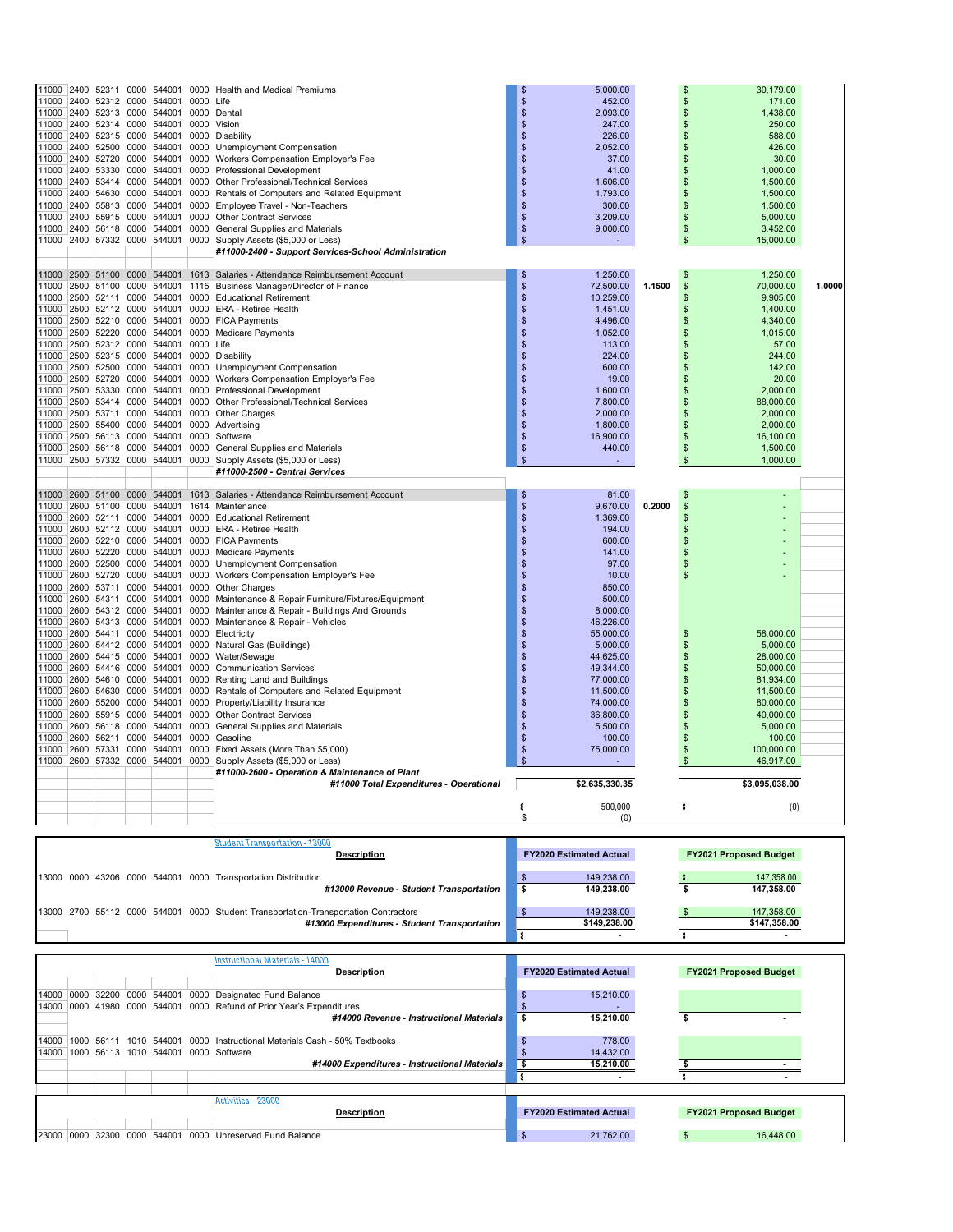| 23000 | 0000       | 41701      | 0000 | 544001                 | 0000      | Fees - Activities                                     | 36,148.00 | 30,000.00 |
|-------|------------|------------|------|------------------------|-----------|-------------------------------------------------------|-----------|-----------|
| 23000 | 0000       | 41920      | 0000 | 544001                 |           | 0000 Contributions and Donations From Private Sources |           |           |
| 23000 |            |            |      | 0000 41980 0000 544001 |           | 0000 Refund of Prior Year's Expenditures              |           |           |
|       |            |            |      |                        |           | #23000 - Revenue - Activities                         | 57,910.00 | 46,448.00 |
|       |            |            |      |                        |           |                                                       |           |           |
| 23000 | 1000 51300 |            |      | 1010 544001            |           | 1624 Additional Compensation                          | 6,500.00  |           |
| 23000 | 1000       | 52111      | 0000 | 544001                 | 0000      | <b>Educational Retirement</b>                         | 920.00    |           |
| 23000 | 1000       | 52112 0000 |      | 544001                 | 0000      | ERA - Retiree Health                                  | 130.00    |           |
| 23000 | 1000       | 52210 0000 |      | 544001                 |           | 0000 FICA Payments                                    | 403.00    |           |
| 23000 | 1000       | 52220      | 0000 | 544001                 | 0000      | Medicare Payments                                     | 95.00     |           |
| 23000 | 1000       | 52312 0000 |      | 544001                 | 0000 Life |                                                       | 9.00      |           |
| 23000 | 1000       | 52313 0000 |      | 544001                 |           | 0000 Dental                                           | 10.00     |           |
| 23000 | 1000       | 52500      | 0000 | 544001                 |           | 0000 Unemployment Compensation                        | 25.00     |           |
| 23000 | 1000       | 52720      | 0000 | 544001                 | 0000      | Workers Compensation Employer's Fee                   | 1.00      |           |
| 23000 | 1000       | 53711      | 1010 | 544001                 | 0000      | Other Charges                                         | 1,994.00  | 5,000.00  |
| 23000 | 1000       | 55817      | 1010 | 544001                 | 0000      | <b>Student Travel</b>                                 | 3.083.00  | 3.200.00  |
| 23000 | 1000       | 55819      | 1010 | 544001                 | 0000      | Employee Travel - Teachers                            | 493.00    | 1,000.00  |
| 23000 | 1000       | 55915      | 1010 | 544001                 |           | 0000 Other Contract Services                          | 2,958.00  | 2,000.00  |
| 23000 | 1000       | 55915 9000 |      | 544001                 | 0000      | <b>Other Contract Services</b>                        | 7.950.00  | 6,000.00  |
| 23000 | 1000 56118 |            |      | 1010 544001            | 0000      | General Supplies and Materials                        | 16,891.00 | 29,248.00 |
|       |            |            |      |                        |           | #23000-1000 Expenditures - Activities                 | 41,462.00 | 46,448.00 |
|       |            |            |      |                        |           |                                                       | 16,448    |           |

the control of the

|       |      |            |      |        |           | Title \ - 24101                                                 |                                |        |                               |        |
|-------|------|------------|------|--------|-----------|-----------------------------------------------------------------|--------------------------------|--------|-------------------------------|--------|
|       |      |            |      |        |           | <b>Description</b>                                              | <b>FY2020 Estimated Actual</b> |        | <b>FY2021 Proposed Budget</b> |        |
|       |      |            |      |        |           |                                                                 |                                |        |                               |        |
| 24101 | 0000 | 44500      | 0000 | 544001 | 0000      | Restricted Grants From the Federal Government Through the State | 51,177.00<br>\$                |        | 51,176.63                     |        |
| 24101 | 0000 | 44504      | 0000 | 544001 | 0000      | Federal Flowthrough Prior Year                                  | 44,379.00                      |        | 39,236.00                     |        |
|       |      |            |      |        |           | #24101 Revenue - Title I                                        | £.<br>95,556.00                |        | 90,412.63                     |        |
|       |      |            |      |        |           |                                                                 |                                |        |                               |        |
| 24101 | 2100 | 51100      | 1010 | 544001 | 1711      | <b>Educational Assistant</b>                                    |                                |        | 50,000.00                     | 2.5000 |
| 24101 | 2100 | 51100      | 0000 | 544001 | 1211      | Math Tutor                                                      | 12,000.00                      | 0.2500 | 12,000.00                     | 1.0000 |
| 24101 | 2100 | 51100      | 0000 | 544001 |           | 1214 Counselor                                                  | 34,544.00                      | 0.4542 |                               |        |
| 24101 | 2100 | 52111      | 0000 | 544001 |           | 0000 Educational Retirement                                     | 5,000.00                       |        | 9,238.00                      |        |
| 24101 | 2100 | 52112      | 0000 | 544001 |           | 0000 ERA - Retiree Health                                       | 725.00                         |        | 1,240.00                      |        |
| 24101 | 2100 | 52210      | 0000 | 544001 |           | 0000 FICA Payments                                              | 2.945.00                       |        | 3,844.00                      |        |
| 24101 |      | 2100 52220 | 0000 | 544001 | 0000      | <b>Medicare Payments</b>                                        | 700.00                         |        | 899.00                        |        |
| 24101 | 2100 | 52311      | 0000 | 544001 |           | 0000 Health and Medical Premiums                                |                                |        | 11,139.00                     |        |
| 24101 | 2100 | 52312      | 0000 | 544001 | 0000 Life |                                                                 | 50.00                          |        | 170.00                        |        |
| 24101 | 2100 | 52313      | 0000 | 544001 | 0000      | Dental                                                          |                                |        | 1,147.00                      |        |
| 24101 | 2100 | 52314      | 0000 | 544001 | 0000      | Vision                                                          |                                |        | 97.00                         |        |
| 24101 |      | 2100 52315 | 0000 | 544001 |           | 0000 Disability                                                 |                                |        | 299.00                        |        |
| 24101 |      | 2100 52500 | 0000 | 544001 | 0000      | Unemployment Compensation                                       | 346.00                         |        | 310.00                        |        |
| 24101 | 2100 | 52720      | 0000 | 544001 | 0000      | Workers Compensation Employer's Fee                             | 10.00                          |        | 30.00                         |        |
|       |      |            |      |        |           | #24101 Expenditures - Title I                                   | \$<br>56,320.00                |        | 90,413.00                     |        |
|       |      |            |      |        |           |                                                                 | 39,236                         |        | (U)                           |        |

|            |       |                              |           | <b>IDEA B-24106</b>                                                                               |  |                                |        |     |                               |        |
|------------|-------|------------------------------|-----------|---------------------------------------------------------------------------------------------------|--|--------------------------------|--------|-----|-------------------------------|--------|
|            |       |                              |           | <b>Description</b>                                                                                |  | <b>FY2020 Estimated Actual</b> |        |     | <b>FY2021 Proposed Budget</b> |        |
|            |       |                              |           |                                                                                                   |  |                                |        |     |                               |        |
| 24106 0000 | 44504 | 0000 544001                  | 0000      | Federal Flowthrough Prior Year                                                                    |  | 44,379.00                      |        |     | 44,379.00                     |        |
|            |       |                              |           | 24106 0000 44500 0000 544001 0000 Restricted Grants From the Federal Government Through the State |  | 42,766.00                      |        |     | 42,471.68                     |        |
|            |       |                              |           | #24106 - Revenue                                                                                  |  | 87.145.00                      |        |     | 86,850.68                     |        |
|            |       |                              |           |                                                                                                   |  |                                |        |     |                               |        |
|            |       | 24106 2100 51100 2000 544001 | 1211      | <b>SPED Coordinator</b>                                                                           |  | 34,300,00                      | 0.4506 | \$. | 70,500.00                     | 1.0000 |
|            |       | 24106 2100 52111 0000 544001 | 0000      | <b>Educational Retirement</b>                                                                     |  | 4.861.00                       |        |     | 9.077.00                      |        |
|            |       | 24106 2100 52112 0000 544001 | 0000      | ERA - Retiree Health                                                                              |  | 688.00                         |        |     | 1.420.00                      |        |
|            |       | 24106 2100 52210 0000 544001 |           | 0000 FICA Payments                                                                                |  | 2.130.00                       |        |     | 4,402.00                      |        |
|            |       | 24106 2100 52220 0000 544001 |           | 0000 Medicare Payments                                                                            |  | 499.00                         |        |     | 1.030.00                      |        |
|            |       | 24106 2100 52312 0000 544001 | 0000 Life |                                                                                                   |  | 42.00                          |        |     | 57.00                         |        |
|            |       | 24106 2100 52500 0000 544001 |           | 0000 Unemployment Compensation                                                                    |  | 242.00                         |        |     | 355.00                        |        |
|            |       |                              |           | 24106 2100 52720 0000 544001 0000 Workers Compensation Employer's Fee                             |  | 4.00                           |        |     | 10.00                         |        |
|            |       |                              |           | #24106-2100 IDEA-B Total expenditures                                                             |  | 42,766.00                      |        |     | 86,851.00                     |        |
|            |       |                              |           |                                                                                                   |  | 44.379                         |        |     | (0)                           |        |

|                  |      |       |      |                   |      | Teacher/Principal Training & Recruiting - 24154<br><b>Description</b>                | <b>FY2020 Estimated Actual</b> |        | <b>FY2021 Proposed Budget</b> |        |
|------------------|------|-------|------|-------------------|------|--------------------------------------------------------------------------------------|--------------------------------|--------|-------------------------------|--------|
| 24154 0000       |      | 44500 |      | 0000 544001       |      | 0000 Restricted Grants From the Federal Government Through the State                 | 6,503.00<br>S.                 |        | 4,610.00                      |        |
| 24154 0000 44504 |      |       |      | 0000 544001       |      | 0000 Federal Flowthrough Prior Year                                                  | 6,068.00                       |        | 4,684.00                      |        |
| 24154 0000       |      |       |      |                   | 0000 | #24154 Revenues - Teacher/Principal Training & Recruiting                            | 12,571.00                      |        | 9,294.00                      |        |
|                  |      |       |      |                   | 0000 |                                                                                      |                                |        |                               |        |
|                  |      | 53330 |      | 1010 544001       |      | 0000 Professional Development                                                        | \$<br>3,543.00                 |        | 5,294.00<br>\$                |        |
| 24154 1000       |      |       |      |                   |      | 0000 #24154-1000 Instruction                                                         |                                |        |                               |        |
|                  |      |       |      | 53330 0000 544001 |      | 0000 Support Services-General Administration-Professional Development                | 525.00<br>\$                   |        | 4,000.00<br>\$                |        |
| 24154 2300       |      |       |      |                   |      | 0000 #24154-General Admin                                                            |                                |        |                               |        |
|                  |      |       |      | 53330 0000 544001 |      | 0000 Support Services-School Administration-Professional Development                 | 475.00<br>\$                   |        |                               |        |
| 24154 2400       |      |       |      |                   |      | #24154-2400 School Administration                                                    |                                |        |                               |        |
|                  |      |       |      |                   |      | #24154 Expenditures - Teacher/Principal Training & Recruiting                        | \$<br>4,543.00                 |        | 9,294.00                      |        |
|                  |      |       |      |                   |      |                                                                                      |                                |        |                               |        |
|                  |      |       |      |                   |      | Student Support and Academic Enrichment Grant Title IV - 24189<br><b>Description</b> | <b>FY2020 Estimated Actual</b> |        | <b>FY2021 Proposed Budget</b> |        |
| 24189            | 0000 | 41980 | 0000 | 544001            | 0000 | Refund of Prior Year's Expenditures                                                  |                                |        |                               |        |
| 24189 0000       |      | 44500 |      | 0000 544001       |      | 0000 Restricted Grants - Federal Flow-Through                                        | 10,000,00                      |        | 10,000.00                     |        |
|                  |      |       |      |                   |      | #24189 Revenue - Student Support & Academic Enrichment                               | \$<br>10,000.00                |        | 10,000.00                     |        |
| 24189 2200 51100 |      |       |      | 0000 544001       | 1211 | Salaries Expense                                                                     | S.<br>6,597.00                 | 0.1343 | 6,597.00<br>- \$              | 0.1343 |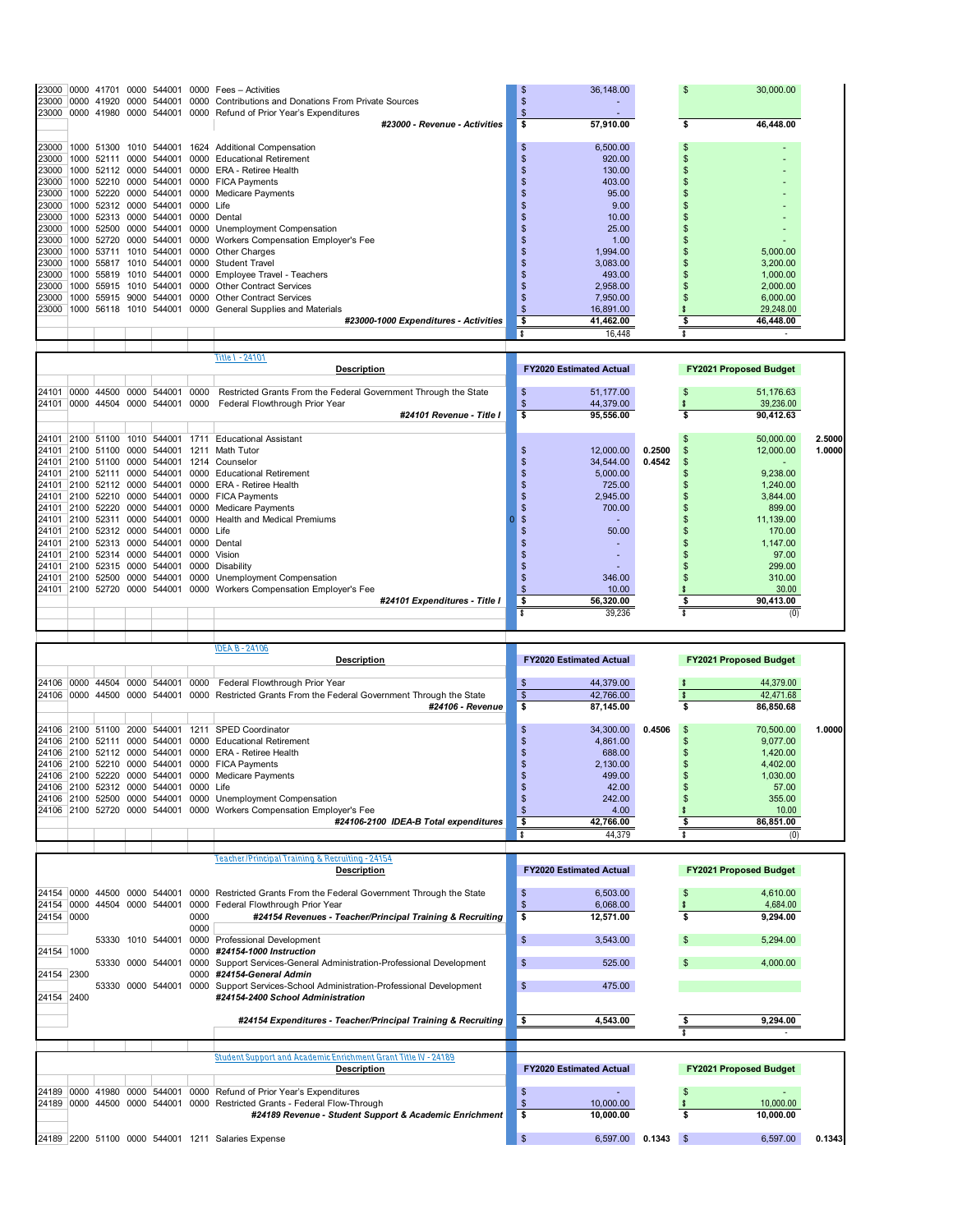| 24189      |      | 2200 52111 0000  |      | 544001                       |      | 0000 Educational Retirement                                                                       | 938.00<br>S                       |        | 938.00<br>\$                  |  |
|------------|------|------------------|------|------------------------------|------|---------------------------------------------------------------------------------------------------|-----------------------------------|--------|-------------------------------|--|
| 24189      | 2200 | 52112 0000       |      | 544001                       |      | 0000 ERA - Retiree Health                                                                         | \$<br>132.00                      |        | \$<br>132.00                  |  |
| 24189      | 2200 | 52210            | 0000 | 544001                       |      | 0000 FICA Payments                                                                                | \$<br>332.00                      |        | 332.00<br>\$                  |  |
| 24189 2200 |      |                  |      | 52220 0000 544001            |      | 0000 Medicare Payments                                                                            | 78.00<br>\$                       |        | $\mathfrak{s}$<br>78.00       |  |
| 24189      | 2200 | 52311 0000       |      | 544001                       |      | 0000 Health and Medical Premiums                                                                  | 1.724.00<br>\$                    |        | $\mathsf{\$}$<br>1,724.00     |  |
| 24189      | 2200 | 52312            | 0000 | 544001                       | 0000 | Life                                                                                              | 15.00<br>\$                       |        | 15.00<br>\$                   |  |
| 24189      | 2200 | 52313            | 0000 | 544001                       |      | 0000 Dental                                                                                       | \$<br>91.00                       |        | \$<br>91.00                   |  |
| 24189      | 2200 |                  |      | 52314 0000 544001            |      | 0000 Vision                                                                                       | \$<br>16.00                       |        | \$<br>16.00                   |  |
| 24189      | 2200 | 52315            | 0000 | 544001                       |      | 0000 Disability                                                                                   | \$<br>28.00                       |        | \$<br>28.00                   |  |
| 24189      | 2200 | 52500            | 0000 | 544001                       | 0000 | Unemployment Compensation                                                                         | \$<br>47.00                       |        | $\mathsf{\$}$<br>47.00        |  |
| 24189      |      | 2200 52720       | 0000 | 544001                       |      | 0000 Workers Compensation Employer's Fee                                                          | $\mathfrak{s}$<br>2.00            |        | $\mathbf{\$}$<br>2.00         |  |
|            |      |                  |      |                              |      | #24189 Expenditures - Student Support & Academic Enrichment                                       | ∣\$<br>10,000.00                  |        | \$<br>10,000.00               |  |
|            |      |                  |      |                              |      |                                                                                                   | l s<br>$\overline{\phantom{a}}$   |        | s<br>$\overline{\phantom{a}}$ |  |
|            |      |                  |      |                              |      |                                                                                                   |                                   |        |                               |  |
|            |      |                  |      |                              |      | Title I - Comprehensive Support and Improvement (CSI) - 24190                                     |                                   |        |                               |  |
|            |      |                  |      |                              |      | Description                                                                                       | <b>FY2020 Estimated Actual</b>    |        | <b>FY2021 Proposed Budget</b> |  |
|            |      |                  |      |                              |      |                                                                                                   |                                   |        |                               |  |
|            |      |                  |      |                              |      | 24190 0000 44500 0000 544001 0000 Restricted Grants From the Federal Government Through the State | \$<br>35.766.00                   |        |                               |  |
|            |      |                  |      |                              |      | #25233 Revenue - CSI                                                                              | \$<br>35,766.00                   |        | \$                            |  |
|            |      |                  |      |                              |      |                                                                                                   |                                   |        |                               |  |
| 24190      |      | 1000 51100       |      | 1010 544001                  |      | 1711 Salaries Expense                                                                             | \$<br>23,000.00                   | 1.0000 | \$                            |  |
| 24190      | 1000 | 52111            | 0000 | 544001                       |      | 0000 Educational Retirement                                                                       | \$<br>3,427.00                    |        | \$                            |  |
| 24190      | 1000 | 52112            | 0000 | 544001                       | 0000 | <b>ERA - Retiree Health</b>                                                                       | \$<br>460.00                      |        | \$                            |  |
| 24190      | 1000 |                  |      | 52210 0000 544001            |      | 0000 FICA Payments                                                                                | 1,426.00<br>\$                    |        | S                             |  |
| 24190      | 1000 | 52220            | 0000 | 544001                       | 0000 | <b>Medicare Payments</b>                                                                          | 334.00<br>\$                      |        | \$                            |  |
| 24190      | 1000 | 52311            | 0000 | 544001                       | 0000 | <b>Health and Medical Premiums</b>                                                                | \$<br>3,713.00                    |        | S                             |  |
| 24190      | 1000 | 52312            | 0000 | 544001                       | 0000 | Life                                                                                              | \$<br>57.00                       |        | S                             |  |
| 24190      | 1000 | 52313            |      | 0000 544001                  |      | 0000 Dental                                                                                       | \$<br>719.00                      |        | £                             |  |
| 24190      | 1000 | 52314            |      | 0000 544001                  |      | 0000 Vision                                                                                       | \$<br>119.00                      |        | S                             |  |
|            | 1000 | 52315            | 0000 | 544001                       | 0000 |                                                                                                   |                                   |        | S                             |  |
| 24190      |      |                  |      |                              |      | Disability                                                                                        | \$<br>94.00                       |        |                               |  |
| 24190      | 1000 | 52500            | 0000 | 544001                       | 0000 | Unemployment Compensation                                                                         | \$<br>248.00                      |        | S                             |  |
| 24190      | 1000 | 52710            | 0000 | 544001                       | 0000 | <b>Workers Compensation Premium</b>                                                               | \$<br>542.00                      |        | S                             |  |
| 24190      | 1000 | 52720            | 0000 | 544001                       | 0000 | Workers Compensation Employer's Fee                                                               | \$<br>10.00                       |        | $\mathsf{\$}$                 |  |
|            |      |                  |      | 24190 2200 55915 0000 544001 |      | 0000 Other Contract Services                                                                      | \$<br>1,617.00                    |        | S<br>$\overline{\phantom{a}}$ |  |
|            |      |                  |      |                              |      |                                                                                                   |                                   |        |                               |  |
|            |      |                  |      |                              |      | #24190 Expenditures - CSI                                                                         | \$<br>35,766.00                   |        | \$<br>$\blacksquare$          |  |
|            |      |                  |      |                              |      |                                                                                                   | s                                 |        | ŝ                             |  |
|            |      |                  |      |                              |      |                                                                                                   |                                   |        |                               |  |
|            |      |                  |      |                              |      | <b>Rural Education Achievement Program - 25233</b>                                                |                                   |        |                               |  |
|            |      |                  |      |                              |      | <b>Description</b>                                                                                | <b>FY2020 Estimated Actual</b>    |        | <b>FY2021 Proposed Budget</b> |  |
|            |      |                  |      |                              |      |                                                                                                   |                                   |        |                               |  |
|            |      | 25233 0000 44301 |      | 0000 544001                  |      | 0000 Other Restricted Grants - Federal Direct                                                     | \$<br>29,449.00                   |        |                               |  |
|            |      |                  |      |                              |      | #25233 Revenue - REAP                                                                             | 29,449.00<br>\$                   |        | \$                            |  |
|            |      |                  |      |                              |      |                                                                                                   |                                   |        |                               |  |
| 25233      | 1000 | 51300            |      | 1010 544001                  |      | 1411 Additional Compensation                                                                      | \$<br>2,500.00                    |        | £                             |  |
|            |      |                  |      |                              |      |                                                                                                   |                                   |        |                               |  |
|            |      |                  |      |                              |      |                                                                                                   |                                   |        |                               |  |
| 25233      | 1000 | 52111            | 0000 | 544001                       | 0000 | <b>Educational Retirement</b>                                                                     | \$<br>354.00                      |        | \$                            |  |
| 25233      | 1000 |                  |      | 52112 0000 544001            |      | 0000 ERA - Retiree Health                                                                         | \$<br>50.00                       |        | \$                            |  |
| 25233      | 1000 | 52210            | 0000 | 544001                       |      | 0000 FICA Payments                                                                                | 155.00<br>\$                      |        | S                             |  |
| 25233      | 1000 | 52220            | 0000 | 544001                       | 0000 | <b>Medicare Payments</b>                                                                          | \$<br>37.00                       |        | \$                            |  |
| 25233      | 1000 | 52500            | 0000 | 544001                       | 0000 | Unemployment Compensation                                                                         | \$<br>25.00                       |        | \$                            |  |
| 25233      |      | 1000 57332       |      | 1010 544001                  |      | 0000 Supply Assets (\$5,000 or Less)                                                              | \$<br>26,328.00                   |        | S<br>$\blacksquare$           |  |
|            |      |                  |      |                              |      | #25233 Expenditures - REAP                                                                        | -\$<br>29,449.00<br>I             |        | \$<br>S                       |  |
|            |      |                  |      |                              |      |                                                                                                   |                                   |        |                               |  |
|            |      |                  |      |                              |      | <b>Dual Credit Instructional Materials - 27103</b>                                                |                                   |        |                               |  |
|            |      |                  |      |                              |      | <b>Description</b>                                                                                | <b>FY2020 Estimated Actual</b>    |        | <b>FY2021 Proposed Budget</b> |  |
|            |      |                  |      |                              |      |                                                                                                   |                                   |        |                               |  |
|            |      |                  |      |                              |      | 27103 0000 43202 0000 544001 0000 State Flow-Through Grants                                       | 3,852.00<br>\$                    |        |                               |  |
|            |      |                  |      |                              |      | #27103 Revenue - Dual Credit Instructional Materials                                              | S.<br>3,852.00                    |        |                               |  |
|            |      |                  |      |                              |      |                                                                                                   |                                   |        |                               |  |
|            |      |                  |      |                              |      | 27103 1000 56112 1010 544001 0000 Other Textbooks                                                 | \$<br>3,852.00                    |        |                               |  |
|            |      |                  |      |                              |      | #27103 Expenditures - Dual Credit Instructional Materials                                         | \$<br>3,852.00                    |        | \$                            |  |
|            |      |                  |      |                              |      |                                                                                                   | $\overline{\mathbf{s}}$<br>$\sim$ |        | S                             |  |
|            |      |                  |      |                              |      |                                                                                                   |                                   |        |                               |  |
|            |      |                  |      |                              |      | G.O. Bonds-Student Library - 27107                                                                |                                   |        |                               |  |
|            |      |                  |      |                              |      | <b>Description</b>                                                                                | <b>FY2020 Estimated Actual</b>    |        | <b>FY2021 Proposed Budget</b> |  |
|            |      |                  |      |                              |      | 27107 0000 43202 0000 544001 0000 State Flow-Through Grants                                       | $\sqrt[6]{3}$<br>3,966.00         |        | 3,966.00                      |  |
|            |      |                  |      |                              |      | #27107 Revenue - G.O. Bonds-Student Library                                                       | 3,966.00<br>-\$                   |        | 3,966.00                      |  |
|            |      |                  |      |                              |      |                                                                                                   |                                   |        |                               |  |
|            |      |                  |      |                              |      | 27107 2200 56114 0000 544001 0000 Support Services-Library And Audio-Visual                       | $\sqrt[6]{3}$<br>3,966.00         |        | 3,966.00                      |  |
|            |      |                  |      |                              |      | #27107 Expenditures - G.O. Bonds-Student Library                                                  | \$<br>3,966.00                    |        | 3,966.00<br>\$                |  |
|            |      |                  |      |                              |      |                                                                                                   | l s                               |        | ŝ                             |  |
|            |      |                  |      |                              |      |                                                                                                   |                                   |        |                               |  |
|            |      |                  |      |                              |      | Instructional Mats - GAA of 2019 - 27109                                                          |                                   |        |                               |  |
|            |      |                  |      |                              |      | Description                                                                                       | <b>FY2020 Estimated Actual</b>    |        | FY2021 Proposed Budget        |  |
|            |      |                  |      |                              |      |                                                                                                   |                                   |        |                               |  |
|            |      |                  |      |                              |      | 27109 0000 43202 0000 544001 0000 State Flow-Through Grants                                       | \$<br>20,867.00                   |        |                               |  |
|            |      |                  |      |                              |      | #27109 Revenue - Instructional Mats - GAA of 2019                                                 | 20,867.00<br>\$                   |        |                               |  |
|            |      |                  |      |                              |      |                                                                                                   |                                   |        |                               |  |
|            |      |                  |      |                              |      | 27109 1000 56113 1010 544001 0000 Software                                                        | \$<br>20,867.00                   |        |                               |  |
|            |      |                  |      |                              |      | #27109 Expenditures - Instructional Mats - GAA of 2019                                            | ∣\$<br>20,867.00                  |        |                               |  |
|            |      |                  |      |                              |      |                                                                                                   | I                                 |        |                               |  |
|            |      |                  |      |                              |      |                                                                                                   |                                   |        |                               |  |
|            |      |                  |      |                              |      | <b>PSCOC Lease Assistance - 31200</b>                                                             | <b>FY2020 Estimated Actual</b>    |        |                               |  |
|            |      |                  |      |                              |      | Description                                                                                       |                                   |        | FY2021 Proposed Budget        |  |
|            |      |                  |      |                              |      | 31200 0000 43209 0000 544001 0000 PSCOC Awards                                                    | 206,626.00<br>\$                  |        |                               |  |